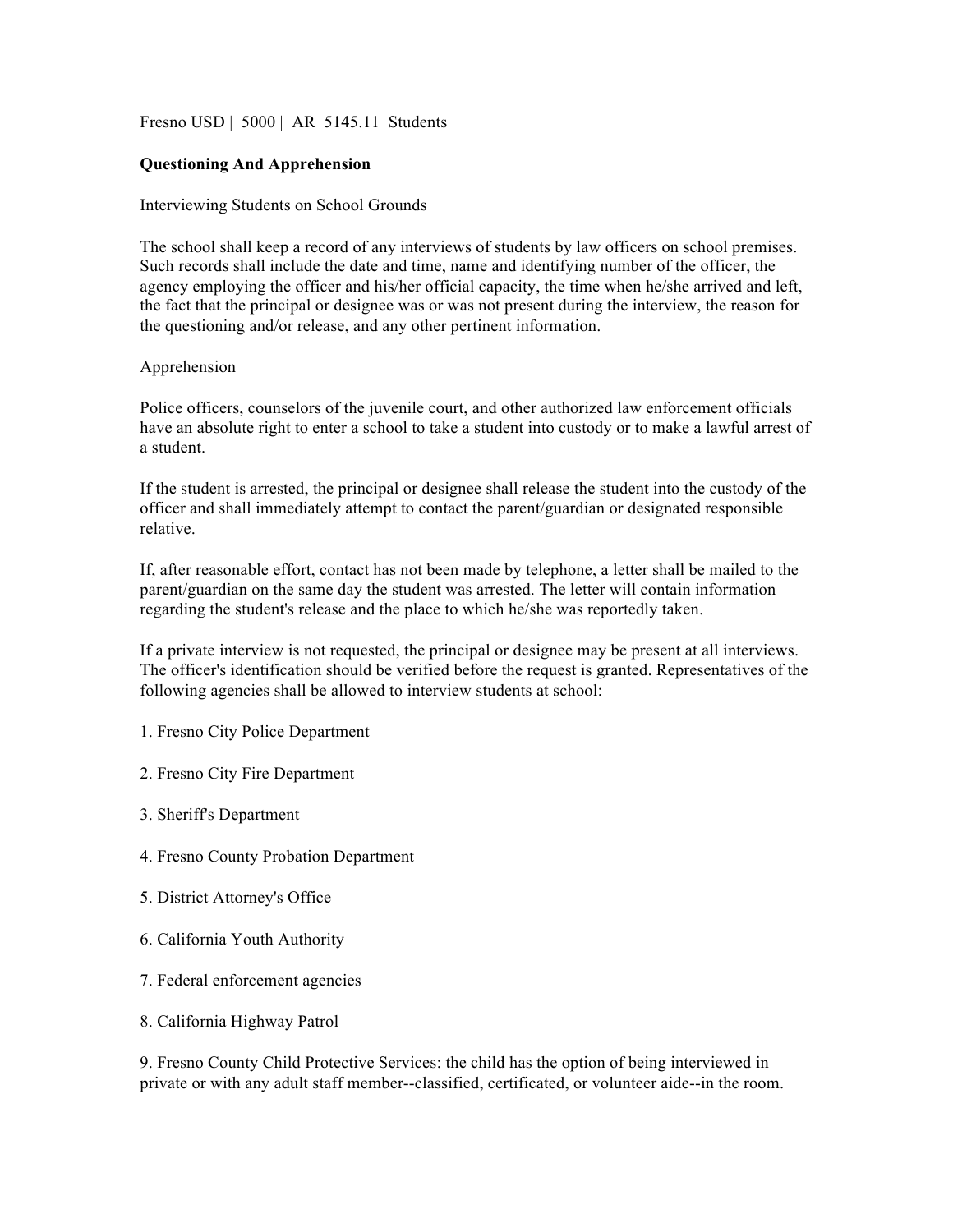10. Fresno County Social Workers: when the minor is a ward of the court or when the social worker has reasonable cause to believe that the minor may be subject to a declaration of court dependency.

11. Counselors of Juvenile Court

Subpoenas

Although police officers have the legal right to serve a subpoena at school, the district believes that serving officials should be strongly urged to serve subpoenas at the home of the student whenever possible. The student may be escorted to the office by a staff member.

In all situations, every possible step should be taken to minimize disruption to the school's program, students and staff.

Victim Interviews

Upon request, a child protective agency representative may interview a suspected victim of child abuse during school hours, on school premises, concerning a report of suspected child abuse that occurred within the child's home. The child shall be given the choice of being interviewed in private or in the presence of any adult school employee or volunteer aide selected by the child.

A staff member or volunteer aide selected by a child may decline to be present at the interview. If the selected person accepts, the principal or designee shall inform him/her, before the interview takes place, of the following legal requirements:

1. The purpose of the selected person's presence at the interview is to lend support to the child and enable him/her to be as comfortable as possible.

2. The selected person shall not participate in the interview.

3. The selected person shall not discuss the facts or circumstances of the case with the child.

4. The selected person is subject to the confidentiality requirements of Article 2.5 (Penal Code 11165 et seq.), a violation of which is punishable as specified by Penal Code 11167.5.

If a staff member agrees to be present, the interview shall be held at a time during school hours when it does not involve an expense to the school. (Penal Code 11174.3)

Removing Pupils From School During School Hours

No student shall be taken from school during school hours by any person other than a school employee with the following exceptions:

1. By a parent or guardian when properly identified (in cases in which the parents have been divorced and only one parent is listed on the emergency card, the child may be released only to the parent having physical custody who enrolled the child or other documents for joint custody and visitation rights).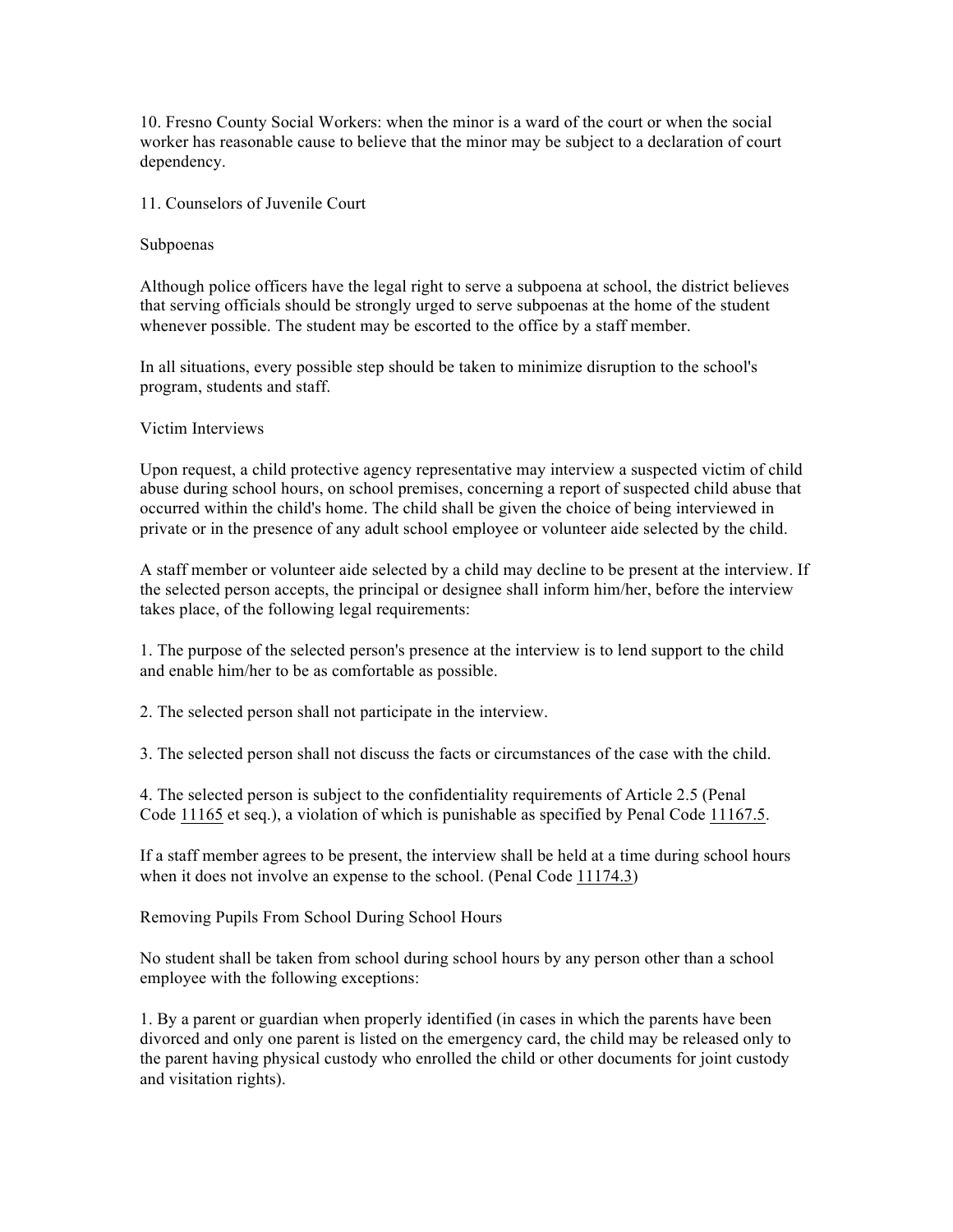2. By another person upon the written request, properly verified, by the parent or guardian.

3. By properly identified representatives of law enforcement agencies:

a. Making an arrest, with or without a warrant under Section 836 of the California Penal Code; (minor is suspected of a crime)

b. Presenting a warrant for the arrest of the student;

c. Taking the student into custody without a warrant under Section 625 or 305 of the California Welfare and Institutions Code; (protective custody)

4. By properly identified representatives of law enforcement agencies when not making an arrest or taking the child into custody as stated above under the following conditions:

a. With the express permission of the parent obtained prior to the release of the student;

b. In cases of emergency when the parents cannot be reached;

c. In cases of emergency when ". . .the rights of one of the parties involved would be seriously impaired by upholding that of the parent. . ."

5. By properly identified representatives of the Department of Children's Services when taking a child into custody pursuant to Section 306 of the Welfare and Institutions Code. (protective custody)

When a peace officer is seeking to remove a child from school during school hours, the interpretation of what constitutes an "emergency" is the responsibility of the principal of the school.

While it is a duty of the peace officer to notify the parents or guardian of the student taken into custody of the place of detention (Section 627) (a) of the Welfare and Institutions Code, it is still the responsibility of the principal, except when the minor is taken into custody as a victim of suspected child abuse (protective custody) or pursuant to the special provisions of Section 305 of the Welfare and Institutions Code, to notify the parent or guardian of the student.

### Release of School Records

Notwithstanding any other provision of law, information relating to the taking of a minor into custody on the basis that he or she has committed a crime against the property, students, or personnel of a school district or a finding by the juvenile court that the minor has committed such a crime may be exchanged between law enforcement personnel, the school district superintendent, and the principal of a public school in which a minor is enrolled as a student, if the offense was against the property, students, or personnel of that school. (Welfare and Institution Code 828.3)

# Regulation FRESNO UNIFIED SCHOOL DISTRICT

approved: December 9, 1993 Fresno, California